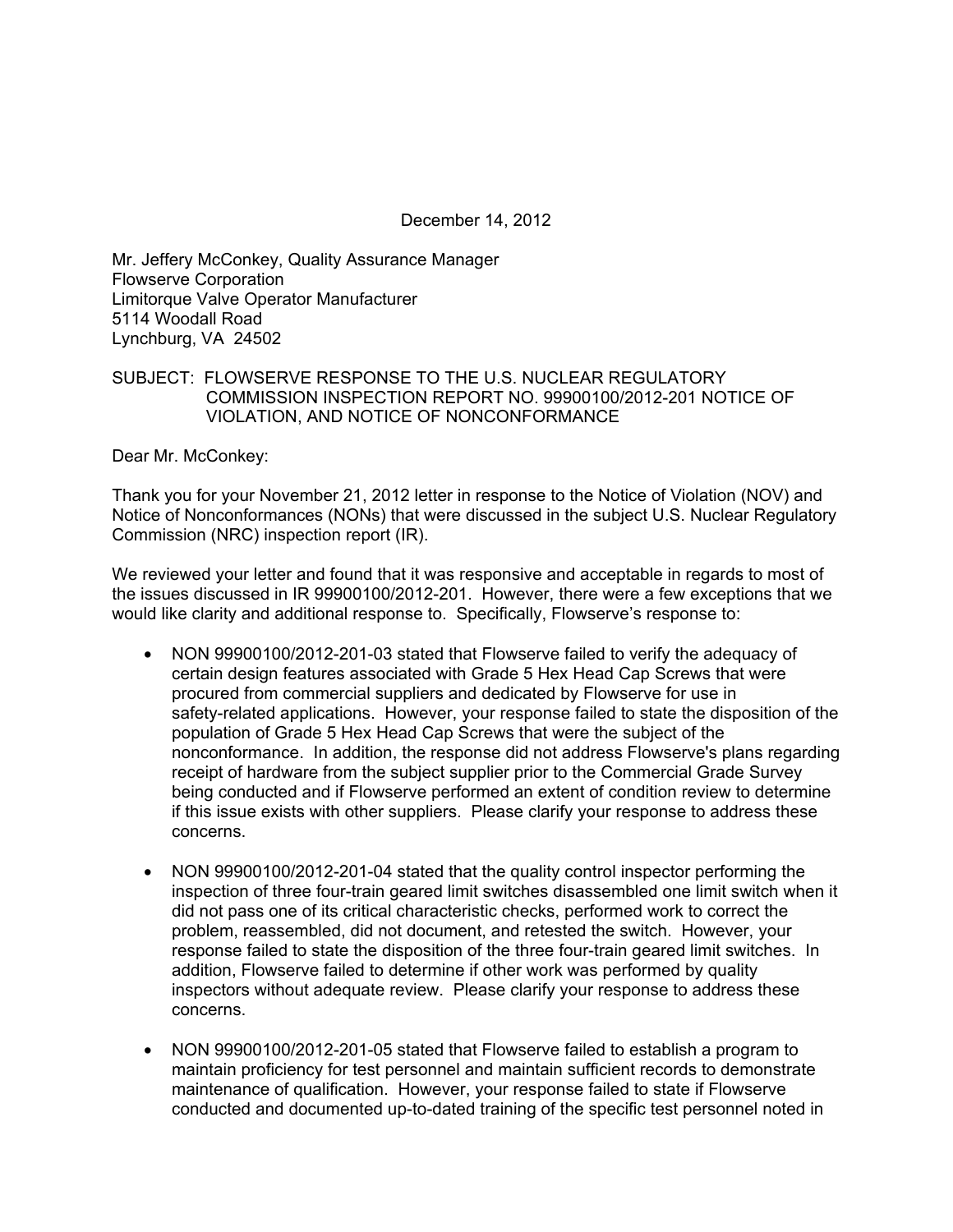#### J. McConkey - 2 -

this nonconformance and any other test personnel. Please clarify your response to address these concerns.

In accordance with Title 10 of the Code of Federal Regulation (10 CFR) 2.390 "Public Inspections, Exemptions, Requests for Withholding," of the NRC's "Rules of Practice, "a copy of this letter, its enclosure(s), and your response will be made available electronically for public inspection in the NRC Public Document Room or from the NRC's Agencywide Documents Access and Management System, accessible from the NRC Web site at http://www.nrc.gov/reading-rm/adams.html. To the extent possible, your response should not include any personal privacy, proprietary, or safeguards information so that it can be made available to the Public without redaction. If personal privacy or proprietary information is necessary to provide an acceptable response, then please provide a bracketed copy of your response that identifies the information that should be protected and a redacted copy of your response that deletes such information. If you request that such material is withheld from public disclosure, you must specifically identify the portions of your response that you seek to have withheld and provide in detail the bases for your claim (e.g., explain why the disclosure of information will create an unwarranted invasion of personal privacy or provide the information required by 10 CFR 2.390(b) to support a request for withholding confidential commercial or financial information). If safeguards information is necessary to provide an acceptable response, please provide the level of protection described in 10 CFR 73.21 "Protection of Safeguards Information: Performance Requirements."

Please contact Mr. Stacy Smith via electronic mail at stacy.smith@nrc.gov, if you have any questions or need assistance regarding this matter.

Sincerely,

## */RA/*

Richard A. Rasmussen, Chief Electrical Vendor Branch Division of Construction Inspection and Operational Programs Office of New Reactors

Docket No.: 99900100